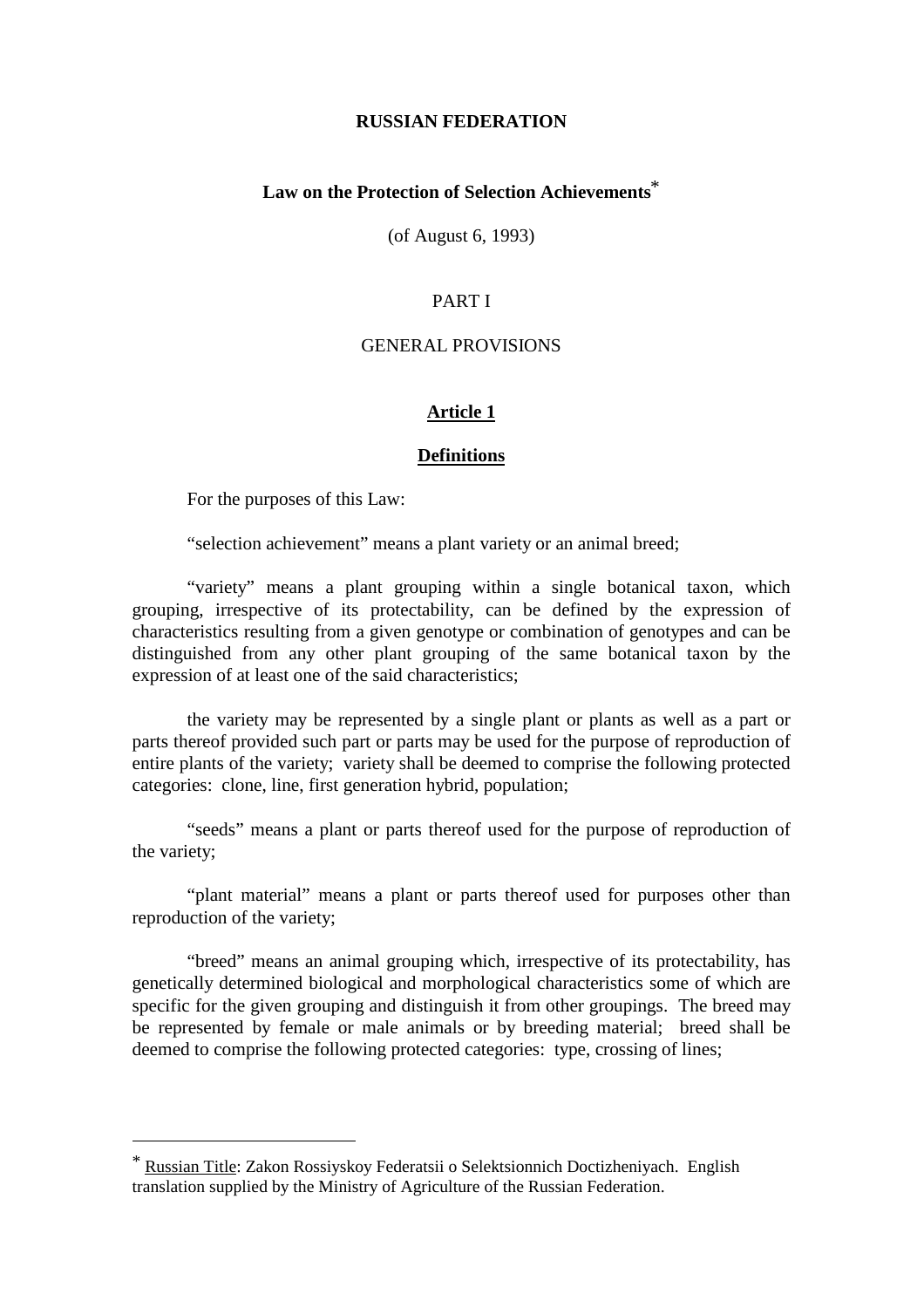"breeding animal" means an animal used for the purpose of reproduction of a breed;

"breeding material" means a breeding animal, gametes or zygotes (embryos) thereof;

"marketable animal" means an animal used for purpos esother than reproduction of the breed:

"protected selection achievement" means a variety of plants or a breed of animals registered in the State Register of Protected Selection Achievements;

"applicant" means a natural person or legal entity who has filed an application for the grant of a patent for a selection achievement.

# **Article 2**

# **Legislation of the Russian Federation on Selection Achievements**

The legislation of the Russian Federation on the protection of selection achievements shall consist o f this Law, legal acts adopted on the basis thereof by the constituent Republics within the Russian Federation and implementing provisions enacted by the State authorities with in their competence.

# **Article 3**

#### **Legal Protection of Selection Achievements**

Rights in a selection achievement shall be protected by Law and shall be certified by a patent on a selection achievement.

The patent shall certify the exclusive right of the patent owner to use the selection achievement.

The All -Russian State Commissio n for Testing and Protection of Selection Achievements (hereinafter referred to as "the State Commission") shall, in accordance with this Law, carry out an integrated policy in the field of the legal protection of selection achievements in the Russian Federation. It shall receive applications for the protection of selection achievements, effect the examination, testing and registration thereof in the State Register of Protected Selection Achievements and the State Register of Selection Achievements Authori zed for Use for Production Purposes, grant patents and certificates of authorship, publish official information relating to the protection of selection achievements and issue regulations and implementing provisions under this Law, and shall perform other functions specified in the Statute of the State Commission enacted by the Government of the Russian Federation.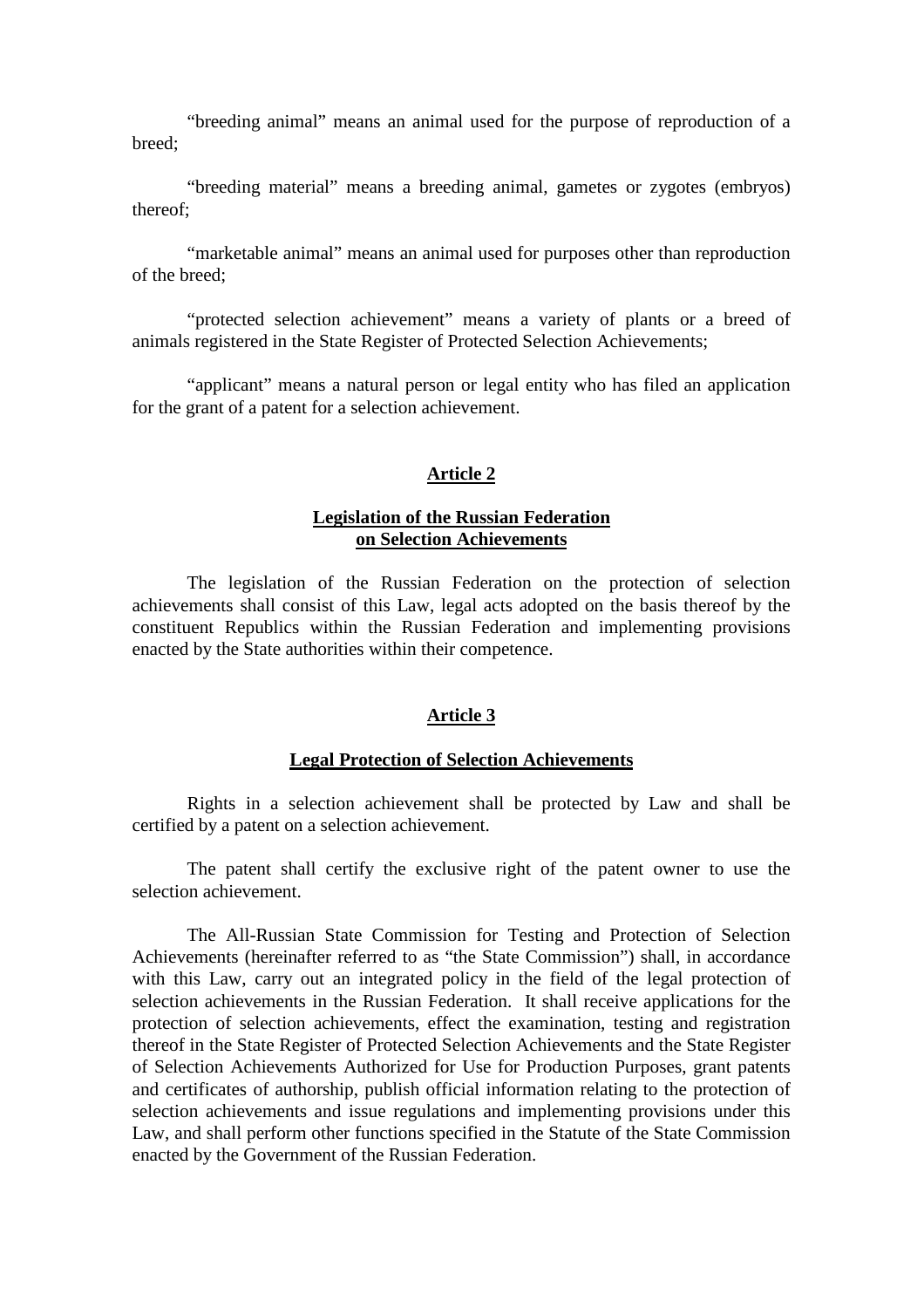The activities of the State Commission shall be financed from funds allocated for the purpose in the budget of the Russian Federation, fees col lected in relation to patents and payments made for services and materials provided by the State Commission.

A selection achievement for which a patent has been granted by the State Commission shall be registered in the State Register of Protected Selection Achievements.

The scope of the legal protection conferred by a patent on a selection achievement shall be determined by the sum of its essential characteristics as contained in the description of the selection achievement.

The term of a patent on a selection achievement shall be 30 years from the date of registration of the selection achievement in the State Register of Protected Selection Achievements. For grapevines and ornamental, fruit and forest trees, including rootstocks thereof, the said period shall be 35 years.

# **PARTII**

# CONDITIONS OF PROTECTABILITY OF SELECTION ACHIEVEMENTS AND THE PROCEDURE FOR FILING AN APPLICATION FOR THE GRANT **OFAPATENT**

# **Article4**

# **Conditions of Protectability of Selection Achievements**

(1) The patent shall be g ranted where the selection achievement satisfies the criteria of protectability and relates to the botanical or zoological genera and species a list of which shall be determined by the State Commission subject to the international obligations of the Russian Federation.

(2) The said criteria shall be the following:

(a) Novelty.

A plant variety or animal breed shall be deemed to be new if, at the date of filing of the application for the grant of a patent, the seeds or breeding material of the given selection achievement has not been sold or otherwise disposed of to others, by or with the consent of the breeder or his successor in title, for purposes of exploitation of the selection achievement

 (i) in the territory of the Russian Federation, earlier than one year before that date;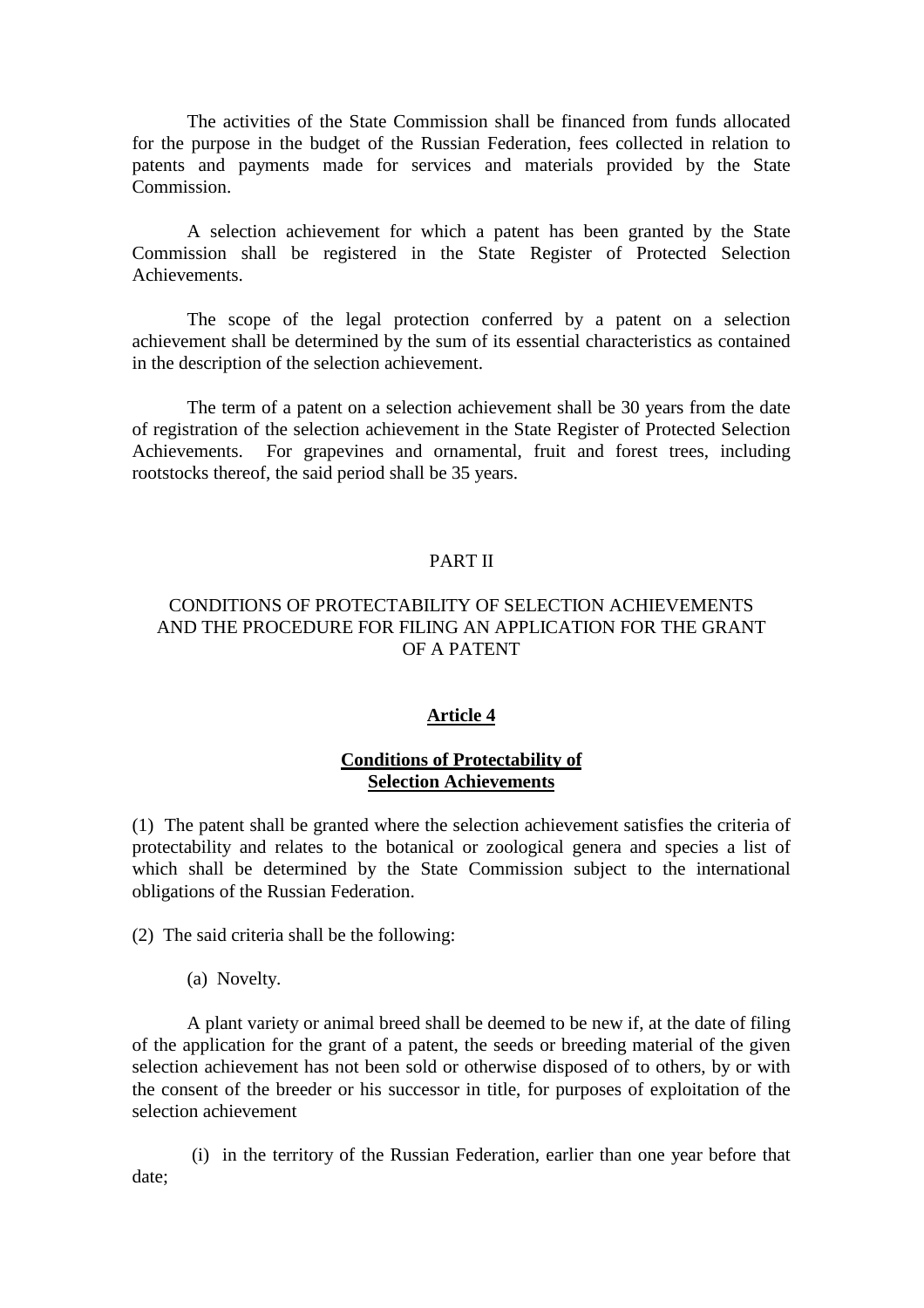(ii) in the territory of any other State, earlier than four years or, in the case of grapevines and ornamental, fruit and forest trees, earlier than six years before the said date.

(b) Distinctness.

A selection achi evement shall be clearly distinct from any other commonly known selection achievement existing at the time of the filing of the application.

Commonly known selection achievements may be those which have been entered in an official register of selection achievements or reference files, or of which a precisedescription has been published.

The filing of an application for the grant of a patent or an authorization to use the selection achievement shall likewise render that selection achievement a matter of common knowledge from the date of the application, provided that the application leads to the grant of the patent or the authorization.

(c) Uniformity.

A plant variety or animal breed shall be sufficiently uniform in its relevant characteristics, subject to the variation that may be expected from the particular features of its propagation or reproduction.

(d) Stability.

A selection achievement shall be deemed stable if its relevant characteristics remain unchanged after repeated propagation or re production or, in the case of a particular cycle of propagation or reproduction, at the end of each such cycle.

(3) Notwithstanding the provisions of paragraph (2)(a) of this Article, protection may be granted to varieties and breeds which, at the date of entry of the corresponding genus and species in the list of protected selection achievements, have been registered in the State Register of Selection Achievements Authorized for Use for Production Purposes. The priority of the selection achievementshal lbe determined by the date of receipt by the State Commission of the application containing the request for the grant of an authorization to use the said selection achievement.

The term of a patent provided for in Article 3 shall be reduced in relation to such selection achievement by the period starting from the year in which the authorization to use has been granted and ending in the year in which a patent has been granted. No provisional protection provided for in Article 15 shall apply for such sele ction achievements.

# Article<sub>5</sub>

# **Application for the Grant of a Patent**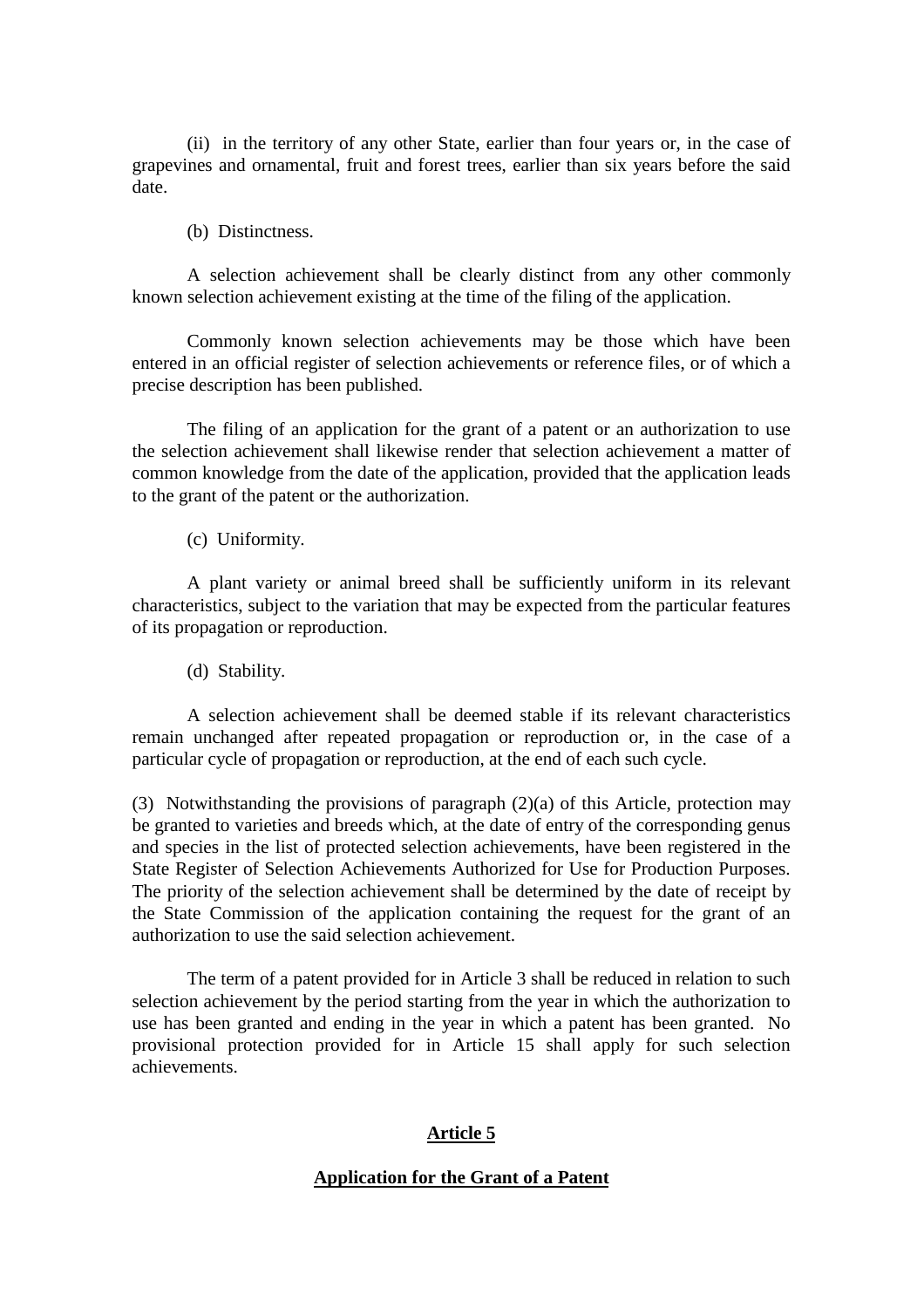The right to file an application for the grant of the patent shall belong to the breeder or his successor in title. The application shall be filed with the State Commission.

Where a variety or breed has been developed, bred or discovered in the line of duty, the right to file an application for the grant of the patent shall belong to the employerunlessotherwise provided in the employment contract.

Where there are several persons who jointly bred, developed or discovered the same selection achievement or who are the joint successors in title thereof, they may file the application jointly.

Applications may be filed through patent agents, whose powers shall be certified in a power of attorney, and who shall act in all proceedings conducted for the grant of patents.

No staff member of the State Commission or its affiliates located in the constituent Republics within the Russian Federation, autonomous regions or areas shall have th e right to file an application for the grant of a patent for the duration of his employment contract.

The application for the grant of a patent shall contain:

-the request for the grant of a patent,

-the particulars of the selection achievement,

- proof of payment of the prescribed fee or of circumstances affording entitlement to exemption from payment, or to a reduction in the amount of the prescribed fee.

Requirements for the above -mentioned documents shall be established by the State Commissi on.

The application shall relate to one single selection achievement.

Where the application is filed by the employer, it shall be accompanied by proof of a contract concluded with the author of the selection achievement in conformity with the provisions of the paragraph 2 of this Article.

Documents for the application shall be written in Russian or another language. Where they are written in a language other than Russian, the application shall be accompanied by a Russian translation of those document s.

#### Article6

#### **Denomination of Selection Achievement**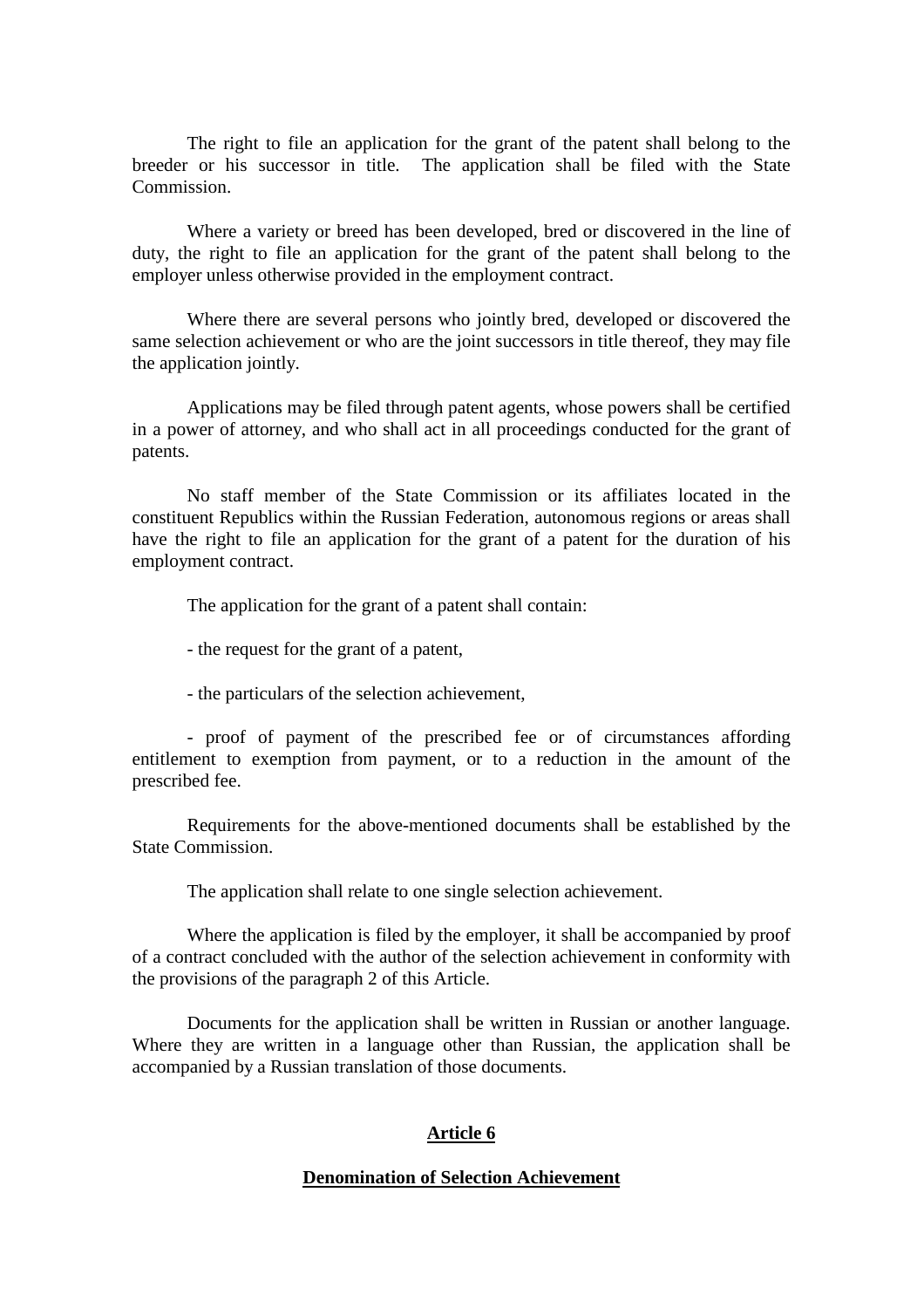The selection achievement shall be designated by a denomination proposed by the applicant and approved by the State Commission.

The denomination must enable the selection achievement to be identified. It must be short and different from every denomination which designates an existing selection achievement of the same or of a closely related plant or animal species. It may not consist solely of figures. It must not be liable to mislead concerning t he characteristics, origin or value of the selection achievement or the identity of the breeder. It must not be contrary to humanitarian principles or morality.

Where the denomination proposed by the applicant does not satisfy the requirements of this Article, he shall be required to submit another denomination within the period prescribed by the State Commission.

Any person who uses the protected selection achievement shall be required to use the denomination thereof registered in the State Register o f Protected Selection Achievements.

The denomination may be changed with the consent of the State Commission where valid reasons are supplied in support of the change.

#### **Article 7**

#### **Priority of the Selection Achievement**

The priority of the selection achievement shall be determined by the date of receipt by the State Commission of the application for the grant of a patent or of the request for the grant of an authorization to use these lection achievement.

Where two or more applications claiming the sam e selection achievement are received by the State Commission on the same day, the priority shall be determined by the application whose sending date is earlier. Where the examination finding is that the said applications have the same sending date, the patent may be granted on the application having an earlier registration number with the State Commission, unless the agreement between the applicants provides otherwise.

Where an application with the State Commission was preceded by an application filed by the applicant in any State party to an agreement for the protection of selection achievements concluded with the Russian Federation, the applicant shall enjoy the priority of the first application within 12 months from the filing date thereof.

The applicant shall, when filing the application with the State Commission, indicate the date of priority. Within six months following the date of receipt of the application by the State Commission, the applicant shall be required to furnish a copy of the first ap plication duly certified by the competent authority of the State where it has been filed. That copy should be accompanied by a translation thereof in Russian. Where the applicant complies with the said conditions, he shall not be required to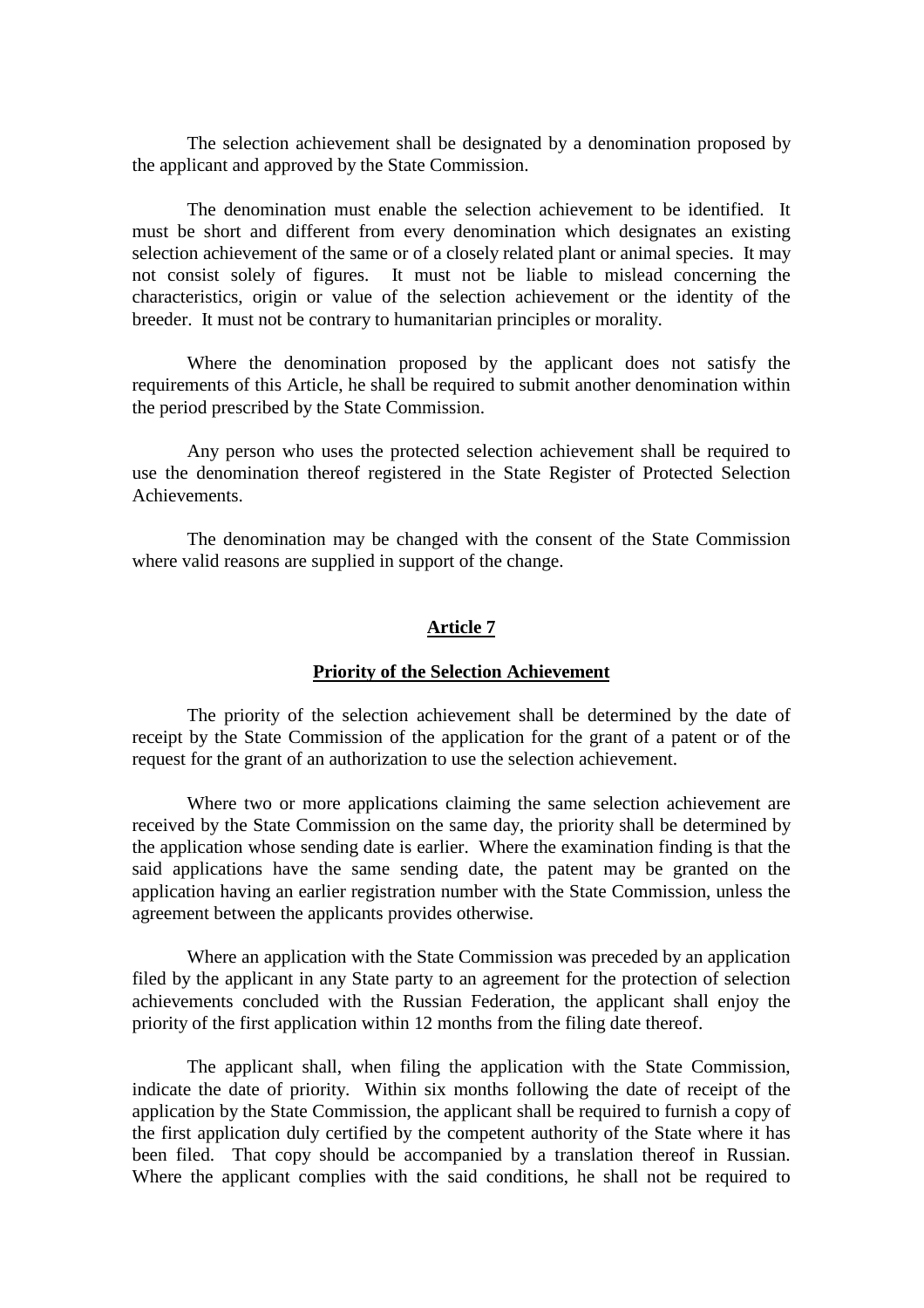furnish the additional documents and any material necessary for the purposes of testing for a period of three years following the filing date of the first application.

# **PARTIII**

#### EXAMINATION OF PROTECTABILITY OF SELECTION ACHIEVEMENTS

#### **Article 8**

# **Preliminary Examin ation of Patent Applications**

A preliminary examination shall be carried out within a period of one month in order to determine the priority date and to verify the presence of the required documents and their compliance with the prescribed conditions.

The State Commission may request the applicant to furnish, within the prescribed time limit, missing or corrected documents relating to the application.

During the preliminary examination the applicant may, on his own initiative, supplement, clarify or correct any part of the application.

If the applicant fails, within the prescribed time limit, to furnish the corrected documents or documents missing at the filing date, the application shall be rejected and the applicant shall be notified accordingly.

Where the applicant wishes to contest the decision taken in the preliminary examination, he may do so, within three months following the date of receipt of the decision, by lodging an appeal with the courts.

Where the preliminary examination of an applic ation has produced a favorable result, the applicant shall be notified to the effect that his application has been accepted.

The particulars of the accepted applications shall be published in the Official Gazette.

#### Article9

#### **Examination of Novelty of the Selection Achievement**

Any interested party may, within six months following the date of publication of the particulars of the application, file with the State Commission anotice of opposition contesting the novelty of the claims disclusion achievemen t.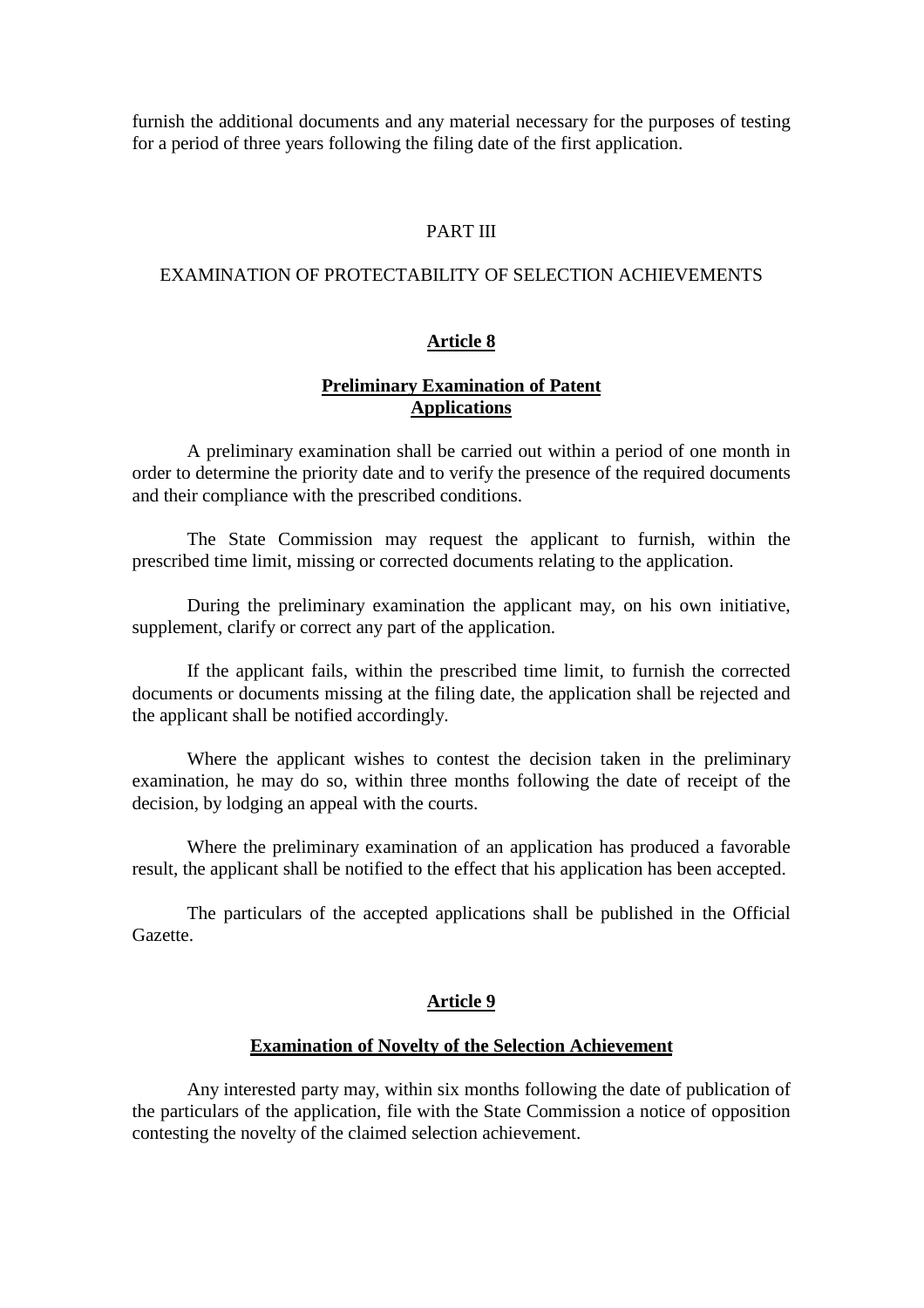The State Commission shall notify the applicant of the notice and give the essential grounds of the opposition. In the case of disagreement with the notice of opposition the applicant may, within three months from the date of receipt of the said notice, lodge an appeal with the State Commission stating the grounds thereof.

The State Commission, on the basis of all available documents, shall take a decision and shall notify the interested parties accordingly.

Where the claimed selection achievement does not comply with the condition of novelty, a decision to refuse the patent grantshall be taken.

# **Article 10**

# **Testing Distinctness, Uniformity and Stability of the Selection Achievement**

Testing of the selection achievement as to its compliance with the conditions of distinctness, uniformity and stability shall be carried out in accordance with a methodology and within the period sprescribed by the State Commission.

The applicant shall furnish a quantity of seeds or breeding material required for the purposes of testing and shall deliver the same to the address specified and within periods prescribed by the State Commission.

The State Commission may take into account the results of tests which have been carried out by the competent authorities of other States on the basis of bilateral agreements, the results of tests which have been carried out by other organizations of the Russian Federation on the basis of contracts concluded with the State Commission, as well as data provided by the applicant.

Where the selection achievement is found to comply with the requirements of protectability and its denomination is found to meet the conditions prescribed in Article 6 of this Law, the State Commission shall take a decision to grant the patent and shall make the description of the selection achievement.

# **PARTIV**

# PROTECTION OF SELECTION A CHIEVEMENTS

#### **Article 11**

#### **Registration of a Selection Achievement**

The State Register of Protected Selection Achievements shall include the following entries: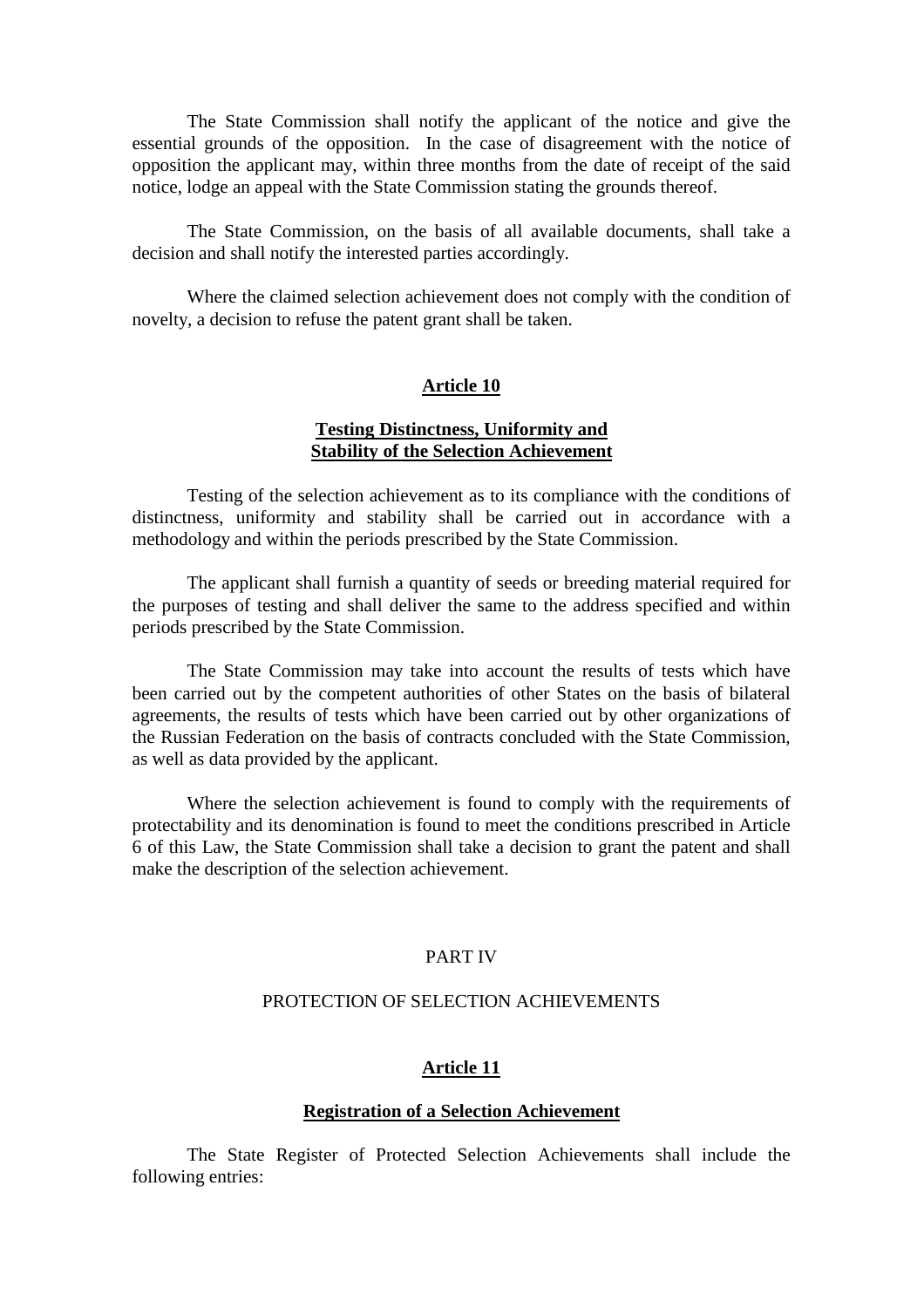- genus and species of the variety or breed;

- denomination of the variety or breed;

- date of registration of the selection achievement and registration number thereof;

-familyname, forenames and patronymic of the patent owner and his address;

- family name, forenames and patronymic of the author of the selection achievement and his address:

- information on the act of assignment of the patent to another person indicating his family name, for enames and address;

-information on the grant of any excl usive, open or compulsory license;

-date of expiration of the patent stating the grounds thereof.

# **Article 12**

#### **Patent**

The patent shall be granted to the applicant. Where several applicants are indicated in the request for the grant of a patent, the patent certificates hall be granted to the applicant whose name is mentioned first. The conditions for the joint exercising of the rights conferred by the patent shall be determined by agreement between them.

In the case of loss ordamage of the patent certificate a duplicate may be issued subject to the payment of the prescribed patent fee.

# **Article 13**

#### **Rights of the Patent Owner**

(1) The exclusive right of the patent owner shall mean that any person who wishes to perform the following acts in respect of the seeds of the protected variety or breeding material of the protected breed shall be required to obtain a license from the patent owner:

(a) production or reproduction,

(b) conditioning for the purpose of propagation,

(c) offering for sale,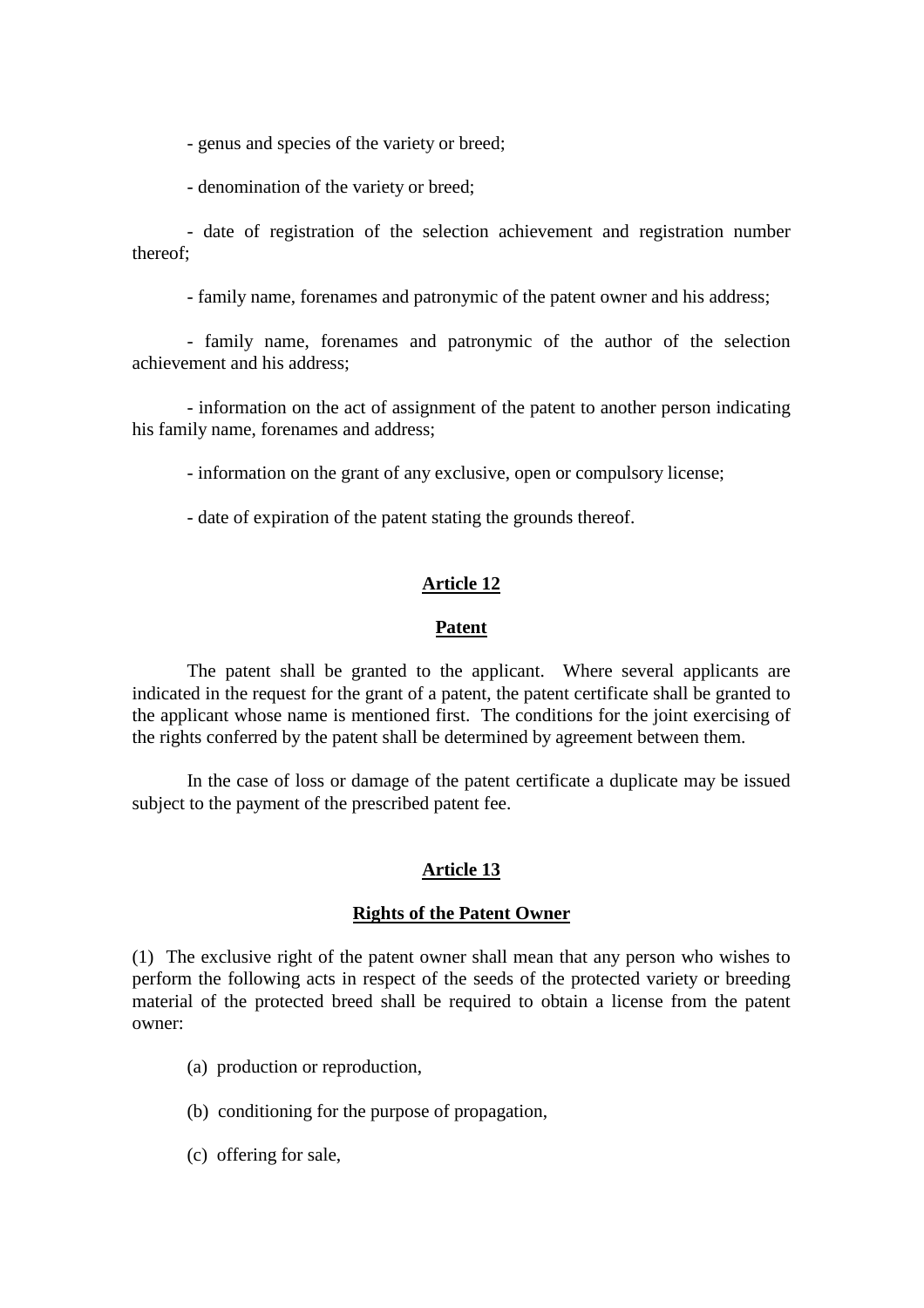(d) selling or other marketing,

(e) exporting from the territory of the Russian Federation,

(f) importing into the territory of the Russian Federation,

(g) stocking for any of the aforementioned purposes.

(2) The right of the patent owner shall also extend to plant material produced from the protected seeds or marketable animals bred from the protected breeding animals which have been put on the market without the authorization of the patent owner.

(3) The authorization of the patent owner shall be required for the performance of acts specified in paragraph (1) of this Article in relation to

(a) seeds of varieties or breeding material of breeds which are essentially derived from the protected (initial) variety or breed, where the protected variety or breed is notits elfan essentially derived selection achievement,

(b) seeds of varieties or breeding material of breeds which are not clearly distinguishable from the protected variety or breed,

(c) seeds of varieties whose production re quires the repeated use of the protected variety.

A selection achievement shall be deemed to be essentially derived from another (initial) selection achievement when, being clearly distinguishable from the initial variety or breed,

- it is predominantly derived from the initial selection achievement, or from a selection achievement that is itself predominantly derived from the initial selection achievement, while retaining the expression of the essential characteristics that result from the genotype or combination of genotypes of the initial selection achievement,

- except for the differences which result from the act of derivation, such as individual selection from the initial selection achievement, selection of an induced mutant, backcrossing, or transformation by genetic engineering, it conforms to the genotype or combination of genotypes of the initial selection achievement.

# **Article 14**

# **Acts Not Infringing the Rights of the Patent Owner**

The performance of the following acts in respect of the protected selection achievements shall not constitute an infringement of the rights of the patent owner:

(a) acts done privately and for non -commercial purposes,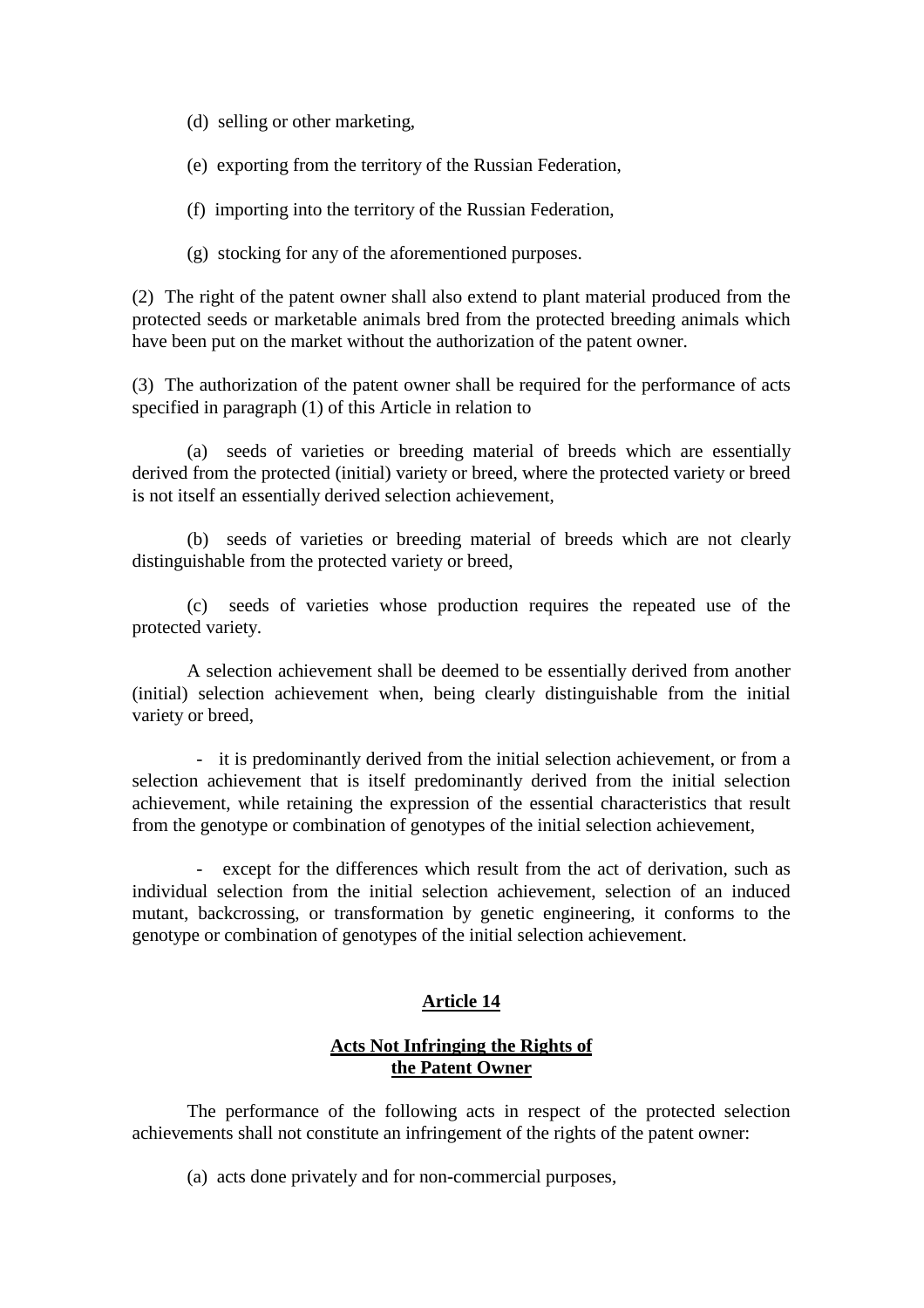(b) acts done for experimental purposes,

(c) the use as the initial material for the purpose of breeding other varieties and breeds, as well as acts referred to in Article 13(1) of this Law in relation to the selection achievements so bred, except for the cases provided for in Article 13(3),

(d) the use, for the duration of two yea rs, of the plant material gained on farms as seeds for the propagation of the variety on their own holdings (a list of plant genera and species shall be determined by the Government of the Russian Federation),

(e) the reproduction of marketable animals for purposes of use on given farms,

(f) any acts in relation to seeds, plant material, breeding material and marketable animals which have been sold or otherwise marketed by the patent owner or with his consent, unless such acts

- involve further propagation of the variety or further reproduction of the breed inquestion or

- involve an export from the territory of the Russian Federation of plant material or marketable animals, which enables the propagation of the variety or the reproduction of the breed, into a country which does not protect the genus or species to which the variety or breed belongs, except where the exported material or animals are for final consumption purposes.

# **Article 15**

# **Provisional Legal Protection of Selection Achiev ements**

During the period between the date of receipt of the application by the State Commission and the date of the grant of the patent the applicant shall enjoy provisional legal protection of his selection achievement.

After the patent has been granted the patent owner shall be entitled to compensation from any person who, during the period of the provisional legal protection, has performed without the authorization of the owner of the patent acts specified in Article 13(1) of this Law.

During the p eriod of the provisional legal protection of the selection achievement the applicant shall be authorized to sell or otherwise furnish seeds of the variety or breeding material of the breed for scientific purposes or where such acts are performed in connection with the assignment of rights in a selection achievement, or where the production of seeds or breeding material is commissioned by the applicant for the purpose of the creation of stocks.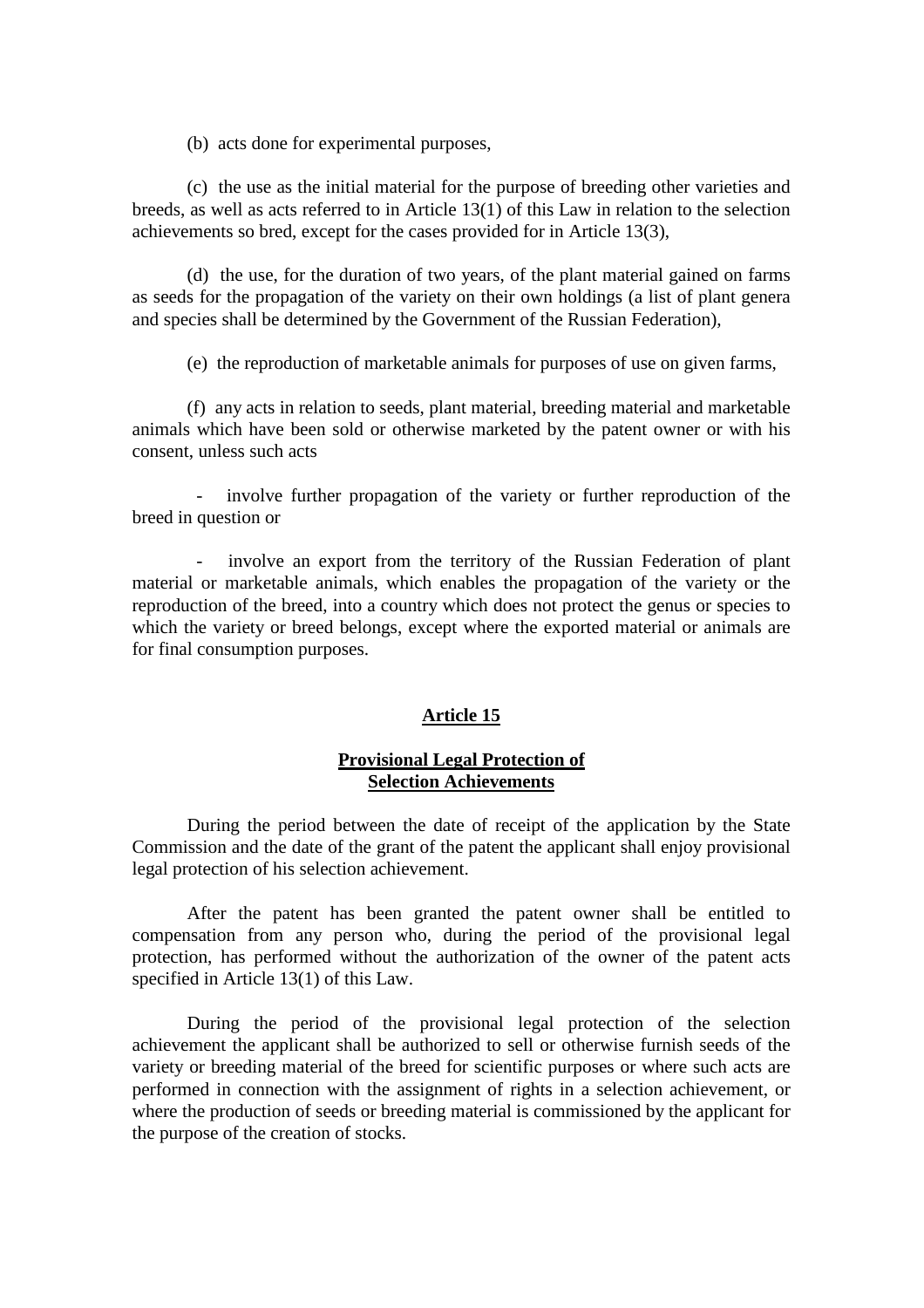The provisional legal protection shall be deemed never to have been granted where the applicant or any other person with his consent has failed to comply with the said conditions.

# **PARTV**

# THEUSEOFSELECTION ACHIEVEMENTS

# Article<sub>16</sub>

# **License Contract**

Under a license contract (exclusive or non -exclusive license) the owner of a patent (the licensor) grants, against the payments specified in the contract or gratis, the righttousetheselection achievement to another person (the licensee).

An exclusive license contract affords the licensee the exclusive right two use the selection achievement within the limits specified in the contract beyond which the licensorretains the said right.

A non -exclusive license contract allows the licensor to retain all rights deriving from the patent on the selection achievement including the right to grant licenses to third parties.

Alicense contracts hall be concluded in writing.

An exclusive license contract shall be effective after its registration with the StateCommission.

# **Article 17**

#### **The Right of the Licensee**

The l icensee shall have the right, during the life of the patent, to use the protected selection achievement in the territory of the Russian Federation and to perform acts stipulated in Article 13(1) of this Law, except where the license contract provides otherwise.

The licensee may not transfer the license to third parties neither may he grant a sublicense, except where the license contract provides otherwise.

# **Article 18**

# **Terms and Conditions of the License Contract**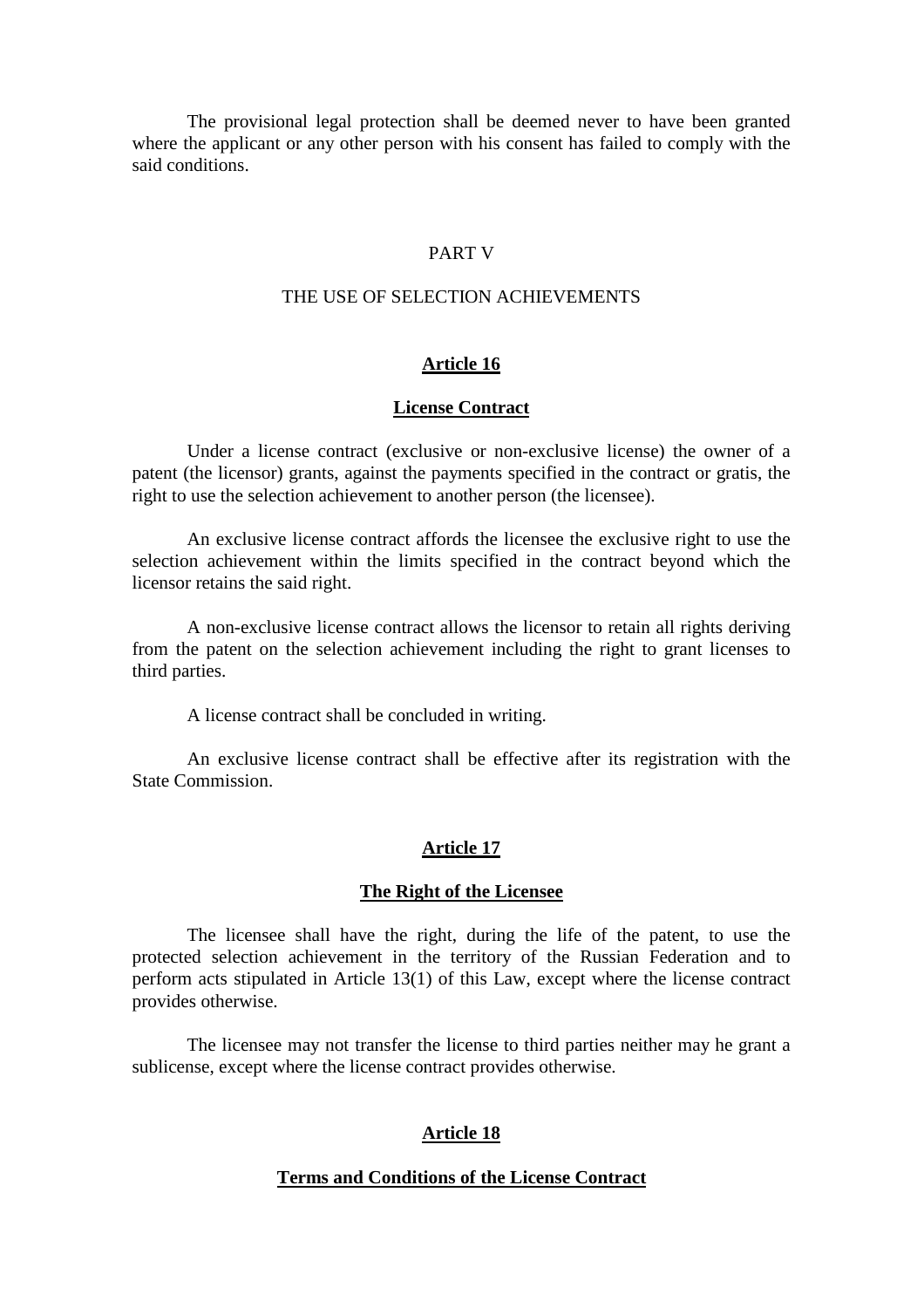#### **Limiting the Rights of the Licensee**

No terms and conditions of the license contract shall impose limitations on the licensee unless they arise out of the rights conferred by the patent or are necessary to maintainit inforce.

# **Article 19**

### **Open License**

The owner of a patent may publish in the Official Gazette of the State Commission a notice to the effect that he undertakes to grant, subject to the payment of the amounts specified in the notice, a license to use the selection achievement to any interested party as from the date the latter has notified the patent owner of his intention.

The State Commission shall register the grant of an open license in the State Register of Protected Selection Achievements with the specified amount of payments.

In such a case the maintenance fee shall be reduced by 50% as from January 1 of the year following the year of publication of the notice relating to the offering of an openlicense.

Attherequest of the patent owner and subject to the consent of all the holders of an open license the State Commiss ion shall register the lapse of the open license in the StateRegisterofProtectedSelectionAchievements.

# **Article 20**

#### **Compulsory License**

Any person may file an application with the State Commission requesting the grant of a compulsory license.

The State Commission shall only grant a compulsory license where the following conditions are fully met:

(a) the application requesting the grant of a compulsory license has been filed after three years have passed since the date of the patent grant;

(b) the patent owner has refused the applicant the right to produce or market the seeds or breeding material or does not intend to grant the right;

(c) there are no legitimate reasons hindering the patent owner from granting the applicant the right to use his selection achievement;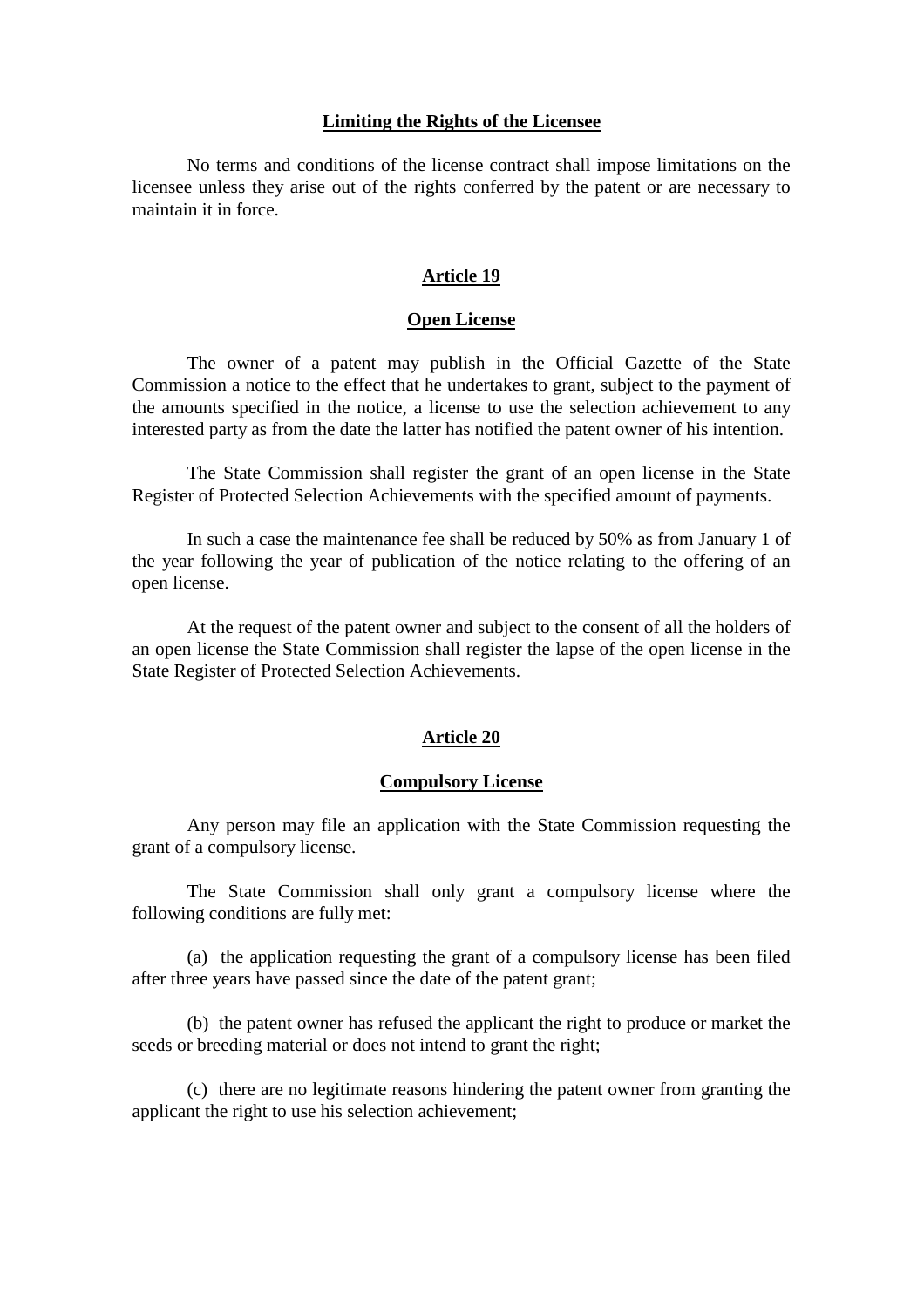(d) a person requesting the grant of a compulsory license has produced proof of being inaposition, both financially and otherwise, to use the license in a competent and efficient manner:

 $(e)$  the amount of the prescribed f ee for the grant of a compulsory license has been paid.

The compulsory license may confer on the licensee the right to perform acts referred to in Article 13(1) of this Law. In such a case the patent owner shall retain all the rights deriving from a selection achievement patent.

When granting a compulsory license the State Commissions hall fix the amounts to be paid by the licensee to the patent owner.

At the request of the State Commission the patent owner shall furnish the licensee, against payment of monetary compensation and on reasonable terms, with seeds of the variety or breeding material of the breed in a quantity sufficient for the purposes of the compulsory license.

The State Commission shall grant a compulsory license for a period not exceeding four years. The said period may be extended if the inspection finds that the grounds prevailing at the time the compulsory license was granted still exist.

The State Commission shall revoke a compulsory license if its owner has infringed the term sunder which the license had been granted.

A decision to grant or revoke a compulsory license taken by the State Commission may be contested in the courts.

When taking a decision the courts may modify the initial terms of the grant of a compulsory license determined by the State Commission.

# **Article 21**

#### **The Right of a Licensee to start Legal Proceedings**

Where the rights of the patent owner are infringed, the licensee has the right to startlegal proceedings in the prescribed manner.

# **PARTVI**

# THE RIGHTS OF AN AUTHOR OF A SELECTION A CHIEVEMENT

# **Article 22**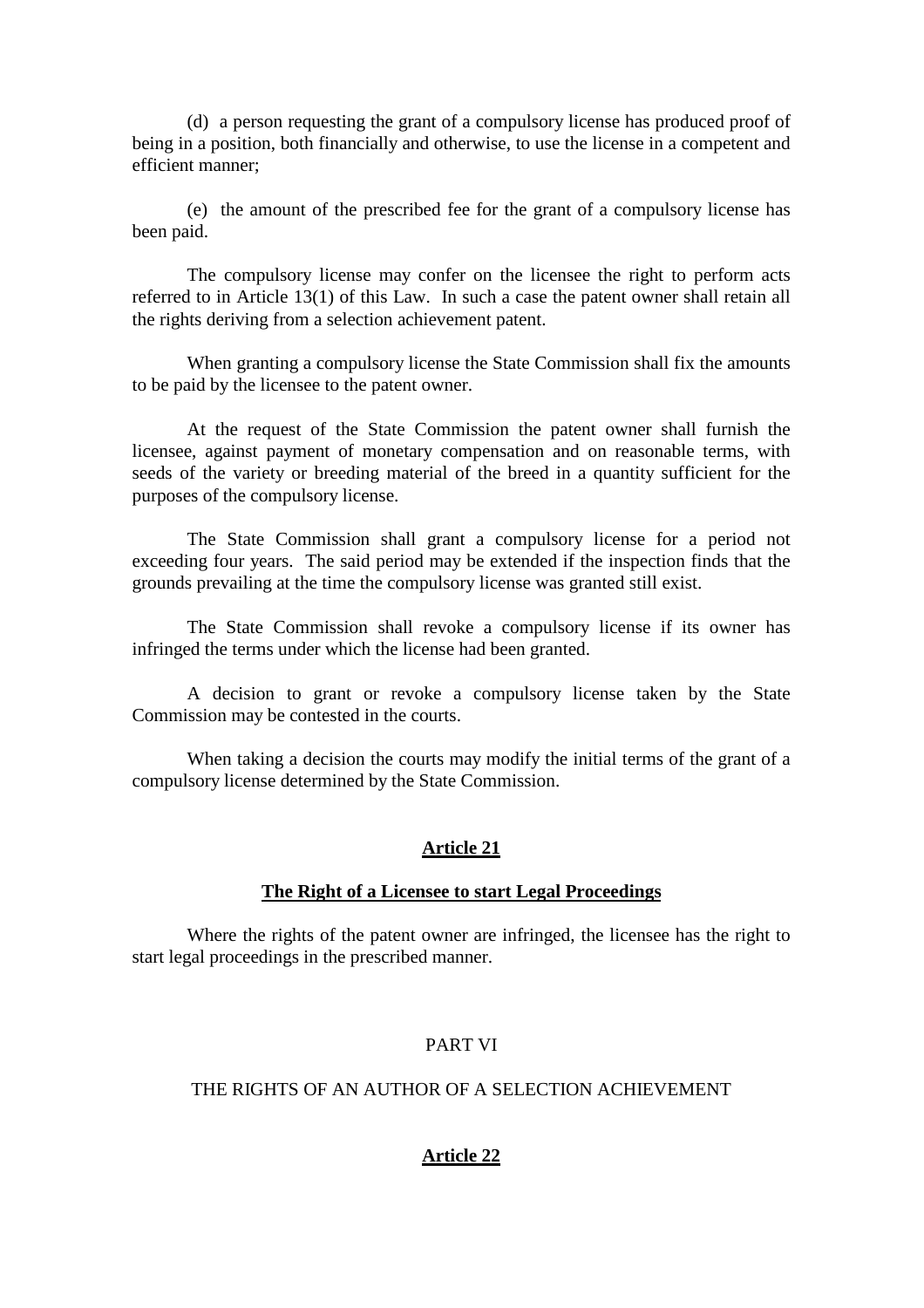# **The Certificate of Authorship**

The certificate of authorship shall attest the authorship of a selection achievement and the entitlement of the author to remuneration to be paid by the patent ownerfortheuse of the selection achievement.

The State Commission shall issue a certificate of authorship to each author who is not the patent owner.

A natural person whose creative work resulted in the breeding, development or discovery of a selection achievement shall be recognized as the author thereof.

Any disputes arising from the authorship shall be referred to the courts.

# **Article 23**

# **Remuneration to be Paid to the Author of a Selection Achievement who is not the Patent Owner**

The author of the selection achievement shall, for the life of the patent, be entitled to remuneration to be paid by the patent owner for the use of the selection achievement bred, developed or discovered by him. The amount of remuneration and the terms of the payments hall be stipulated in a contract between the patent owner and the author. The amount of remuneration shall not be less than 2 per cent of the annual proceeds derived by the patent owner from the use of the protected selection achievement, including the earnings derived from the sales of licenses.

Where a variety or breed is bred, developed or discovered by two or more authors, their shares of remuneration shall be determined by agreement between them.

The remuneration shall be paid to the author within six months after the end of each year in which these lection achievement is used.

If the remuneration is not paid on time, the patent ownershall pay the author, for each day's delay, a monetary penalty the amount of which shall be stipulated in the contract.

# **PARTVII**

# REGULATIONBYTHESTATEOFTHECREATION AND USE OF SELECTION ACHIEVEMENTS

# **Article 24**

# **Promotion by the State of the Creation and Use**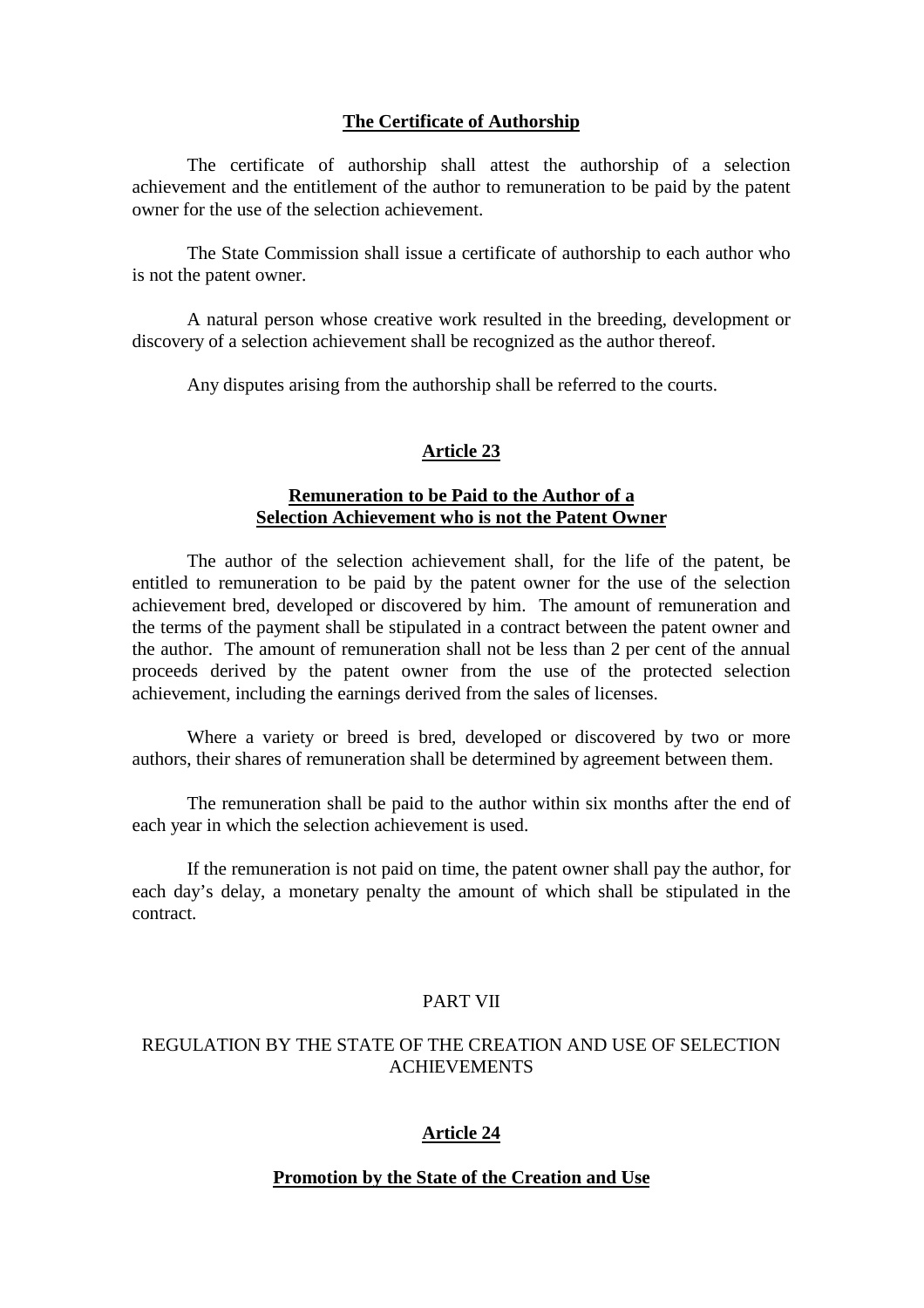#### **of Selection Achievements**

The State shall promote the creation and use of selection achievements an d shall grant authors thereof and economic entities using such varieties and breeds tax advantages, favorable credit terms and other benefits under the legislation of the Russian Federation.

The breeding activities shall be of prior importance and shall be financed from the Republican budget of the Russian Federation.

Any profits (proceeds), including foreign currency earnings derived by the patent owner and the licensees from the use of a protected selection achievement, shall be exempt from taxation f or two years after the variety or breed has been authorized for use. For grapevines and ornamental, fruit and for est trees, including roots to cks thereof, the said period shall be five years.

Profits (proceeds) gained by an organization financed from the State budget through the use of a selection achievement remain entirely at the disposal of the organization.

#### **Article 25**

#### **Maintenance of Selection Achievements**

The patent owner shall, throughout the life of the patent, maintain the variety or breed in such a way that all characteristics defined in the description of the variety or breed at the date of registration thereof in the State Register of Protected Selection Achievements are maintained.

At the request of the State Commission the patent owner shall furnish seeds of the variety or breeding material of the breed for the purposes of testing a new variety or breed and provide the opportunity for in situ inspection.

#### **Article 26**

#### **Revocation of Patent**

Any natural person or legal entity may request the State Commission to revoke the granted patent.

The State Commission shall bring a copy of the request to the attention of the patent owner. The patent owner may, within three months from the date of receipt of the said copy, furnish his reply stating valid reasons in support of the grant.

The State Commission shall take a decision on the request within six months unless additional testing is required.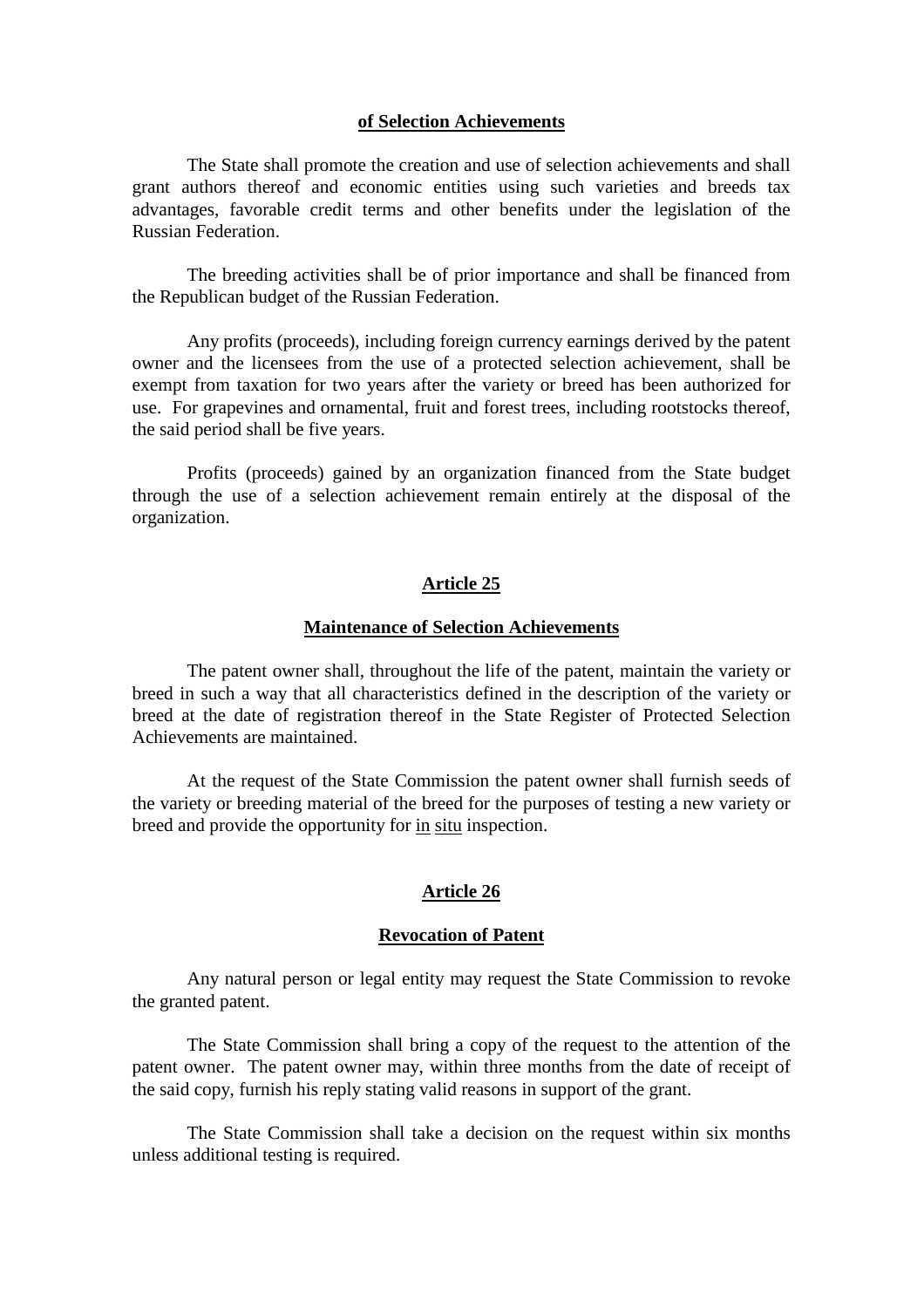The State Commission shall revoke the patent when it is established

(a) that the patent has b een granted on the basis of unconfirmed information with respect to uniformity and stability of the selection achievement provided by the applicant;

(b) that the conditions of novelty or distinctness were not complied with at the date of the grant of the patent;

(c) that the person who appears in the patent document as the owner of the patent has not had a legal basis for receiving the patent.

# **Article 27**

#### **Cancellation of Patent**

The State Commission shall cancel the patent if it is established

that the selection achievement no longer meets the conditions of uniformity and stability,

that the patent owner has failed, within the 12 months period, to provide at the request of the State Commission seeds, breeding material, documents or information necessary for the control of the maintenance of the selection achievement or to provide an opportunity for in situin spection for this purpose;

that the patent owner has failed to pay, within the prescribed time limit, the maintenance fee:

that the pat ent owner has failed to propose, where the denomination of the variety is cancelled, another suitable denomination.

#### **Article 28**

# **Liability for Infringement of the Rights of Patent Owners**

Any natural person or legal entity who uses the selection achievement in a manner contrary to the requirements prescribed by this Law shall be deemed an infringer of the rights of the patent owner.

At the request of the patent owner or the State Commission, the infringement of the patent shall cease and the owner of th e patent shall be compensated by the infringer fordamages sustained.

Damages may also be claimed by the owner of an exclusive or non -exclusive license except where the license contract provides otherwise.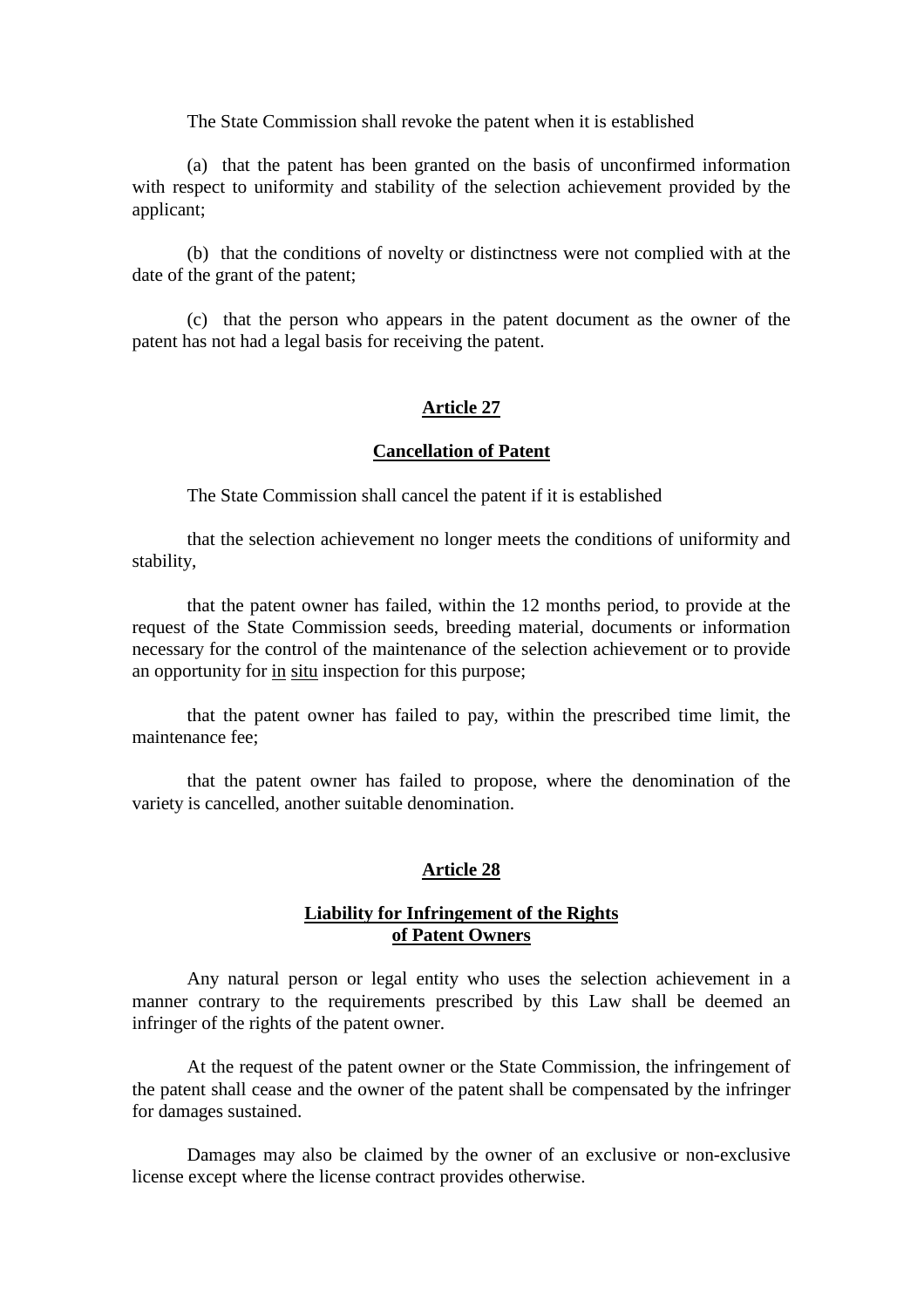# **Article 29**

# Liability for Infringement of Other Rights **of the Patent Owner and the Breeder**

(1) Any natural person or legal entity who:

(a) uses for the produced and/or sold seeds or breeding material a denomination which is different from the registered denomination of that selection achievement;

(b) uses for the produced and/or sold seeds or breeding material the denomination of a registered selection achievement where the said seed or breeding materialisnotthat of the registered selection achievement;

(c) uses for the produced and/or sold seeds or breeding material a denomination which is so similar to the denomination of a registered selection achievement that it is misleading;

(d) makes a false entry in the State Register of Protected Selection Achievements or in reports or causes i to be made therein;

(e) forges or prepares the forgery of documents to fulfill the conditions required under the provisions of this Law, or instigates such for gery or its preparation;

(f) furnishes documents containing false information on the selection achievement;

(g) sells the seeds or breeding material without the certificate,

shall be deemed to be infringing other rights of the patent owner.

(2) Persons committing the acts referred to in paragraph (1) of this Article shall be responsible under the legislation in force.

(3) Any dispute arising from the application of this Law shall be referred to the courts.

#### **Article 30**

#### **Publications**

(1) The State Commission shall publish an Official Gazette containing the following information:

(a) the particulars of applications for the grant of a patent received, stating the priority date of the selection achievement, the name of the applicant, the denomination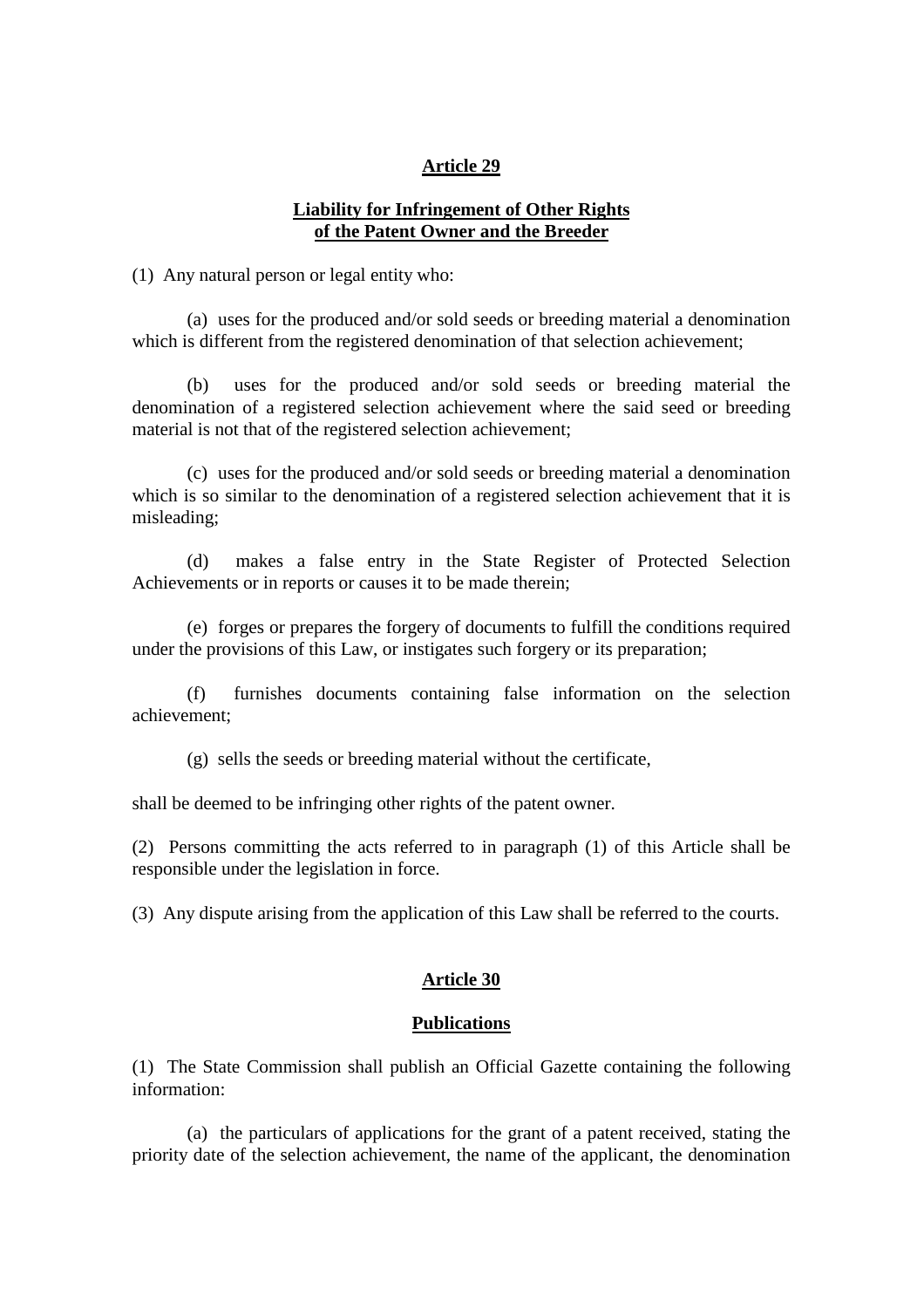of the selection achievement, the name and forenames of the author where the latter has not waived his right to be identified in that capacity;

(b) any decision taken in respect of an application;

(c) any change in the denomination of a selection achievement;

(d) any decision for revocation or cancellation of patents;

(e) any other information relating to the protection of selection achievements.

(2) Any natural person or legal entity shall have the right to inspect the documents of an application received once the particulars of the application and any decision in respect there of have been published.

# **Article 31**

# **Appeals Against Decisions Taken by the State Commission**

Any decision to grant a patent, to refuse a grant, or to revoke or cancel a patent taken by the State Commission may be contested in court proceedings.

# **Article 32**

# **The Use of Selection Achievements**

The entry of plant varieties and animal breeds in the State Register of Selection Achievements Authorized for Use for Production Purposes shall be effected by the State Commission on the basis of the results of Sta tests carried out in order to determine the economic utility of the selection achievement.

With regard to specific genera and species a list of which shall be determined by the State Commission, the entry in the State Register of Selection Achievements Authorized for Use for Production Purposes shall be effected on the basis of expert evaluation and information provided by the applicant.

Seeds or breeding material marketed in a given region of the Russian Federation shall be supported by a certificat e attesting the variety or breed, origin and quality thereof. The certificates hall be issued only for seeds of the variety or breeding material of the breed which has been authorized for use in that region.

No authorization for use in a given region shall be required for the reproduction of seeds or breeding material intended for the purpose of export from that region.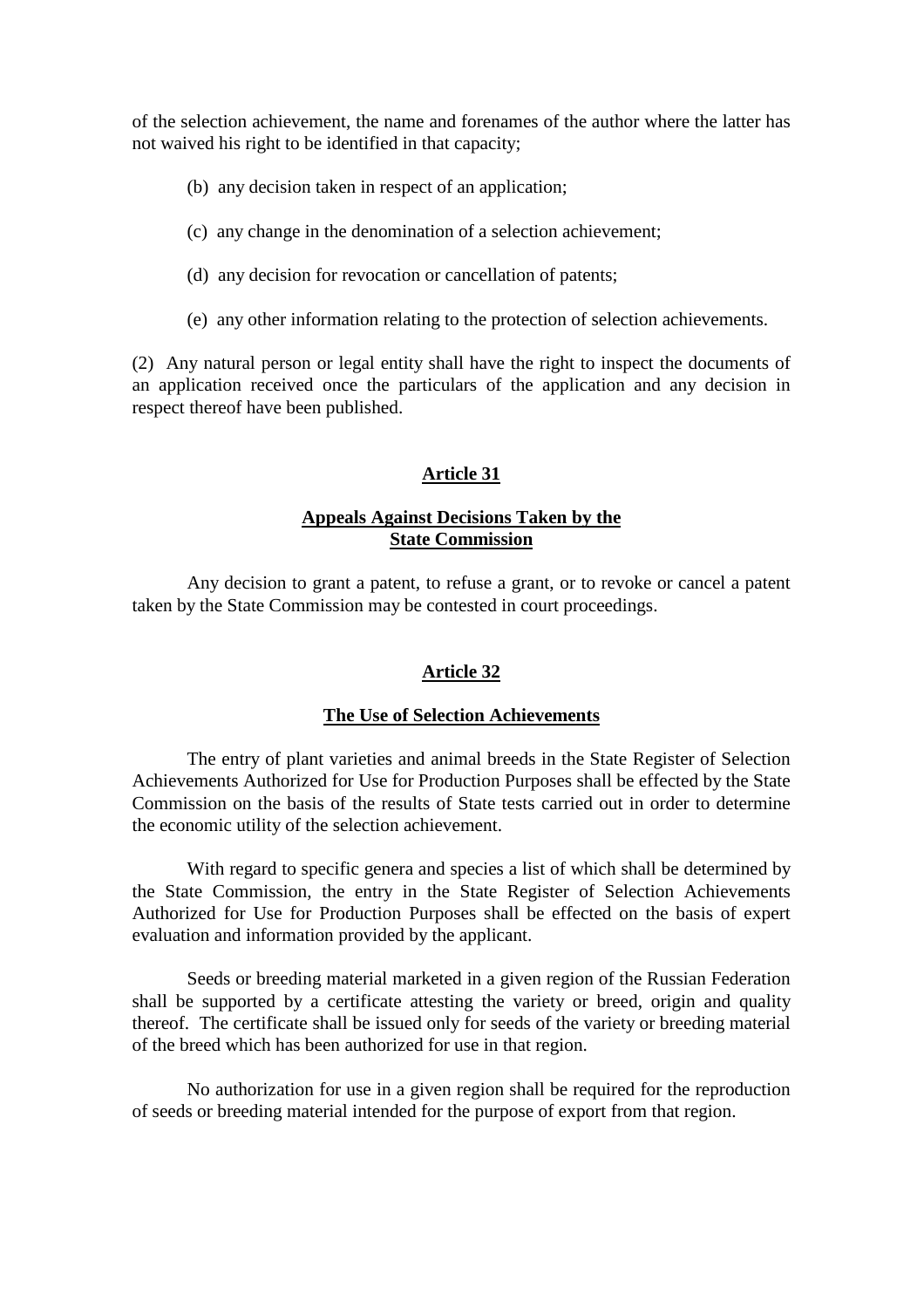With respect to selection achievements registered in the State Register of the Protected Selection Achievements, the certificate shall only be issued in support of seeds or breeding material which has been procured on legitimate grounds.

A request for the grant of an authorization to use a plant variety or an imal breed shall be filed with the State Commission. The request shall be accompanied by a description of the selection achievement, a guarantee to provide free of charge seeds or breeding material thereof in the quantity necessary for the purposes of testing, proof of payment of the prescribed filing fee, a guarantee to pay the pr escribed fee for carrying out State tests in order to determine the economic utility of the selection achievement.

In order to carry out the State economic utility tests of a plant variety in the next agricultural season, the request shall not be filed later than the time limit prescribed by the State Commission.

# **Article 33**

# **Patent Fees**

Fees shall be collected for the performance of any legal acts in relation to selection achievement patents. The patent fees shall be payable to the State Commission. A list of acts for which fees are payable, the amounts of the fees and the time limits for the payment thereof, and also the conditions governing exemption from fees and the reduction or reimbursement of fees, shall be determined by the Government of the Russian Federation.

#### **PARTVIII**

#### **INTERNATIONAL COOPERATION**

# **Article 34**

### **The Right to File an Application Abroad**

The breeder or his successor in title shall have the right to file an application for the grant of a selection achievement patent with a comp etent authority of any foreign State.

The cost of obtaining a protection right for a selection achievement shall be borne by the applicant.

# **Article 35**

# **Rights of Foreign Natural Persons and Legal Entities**